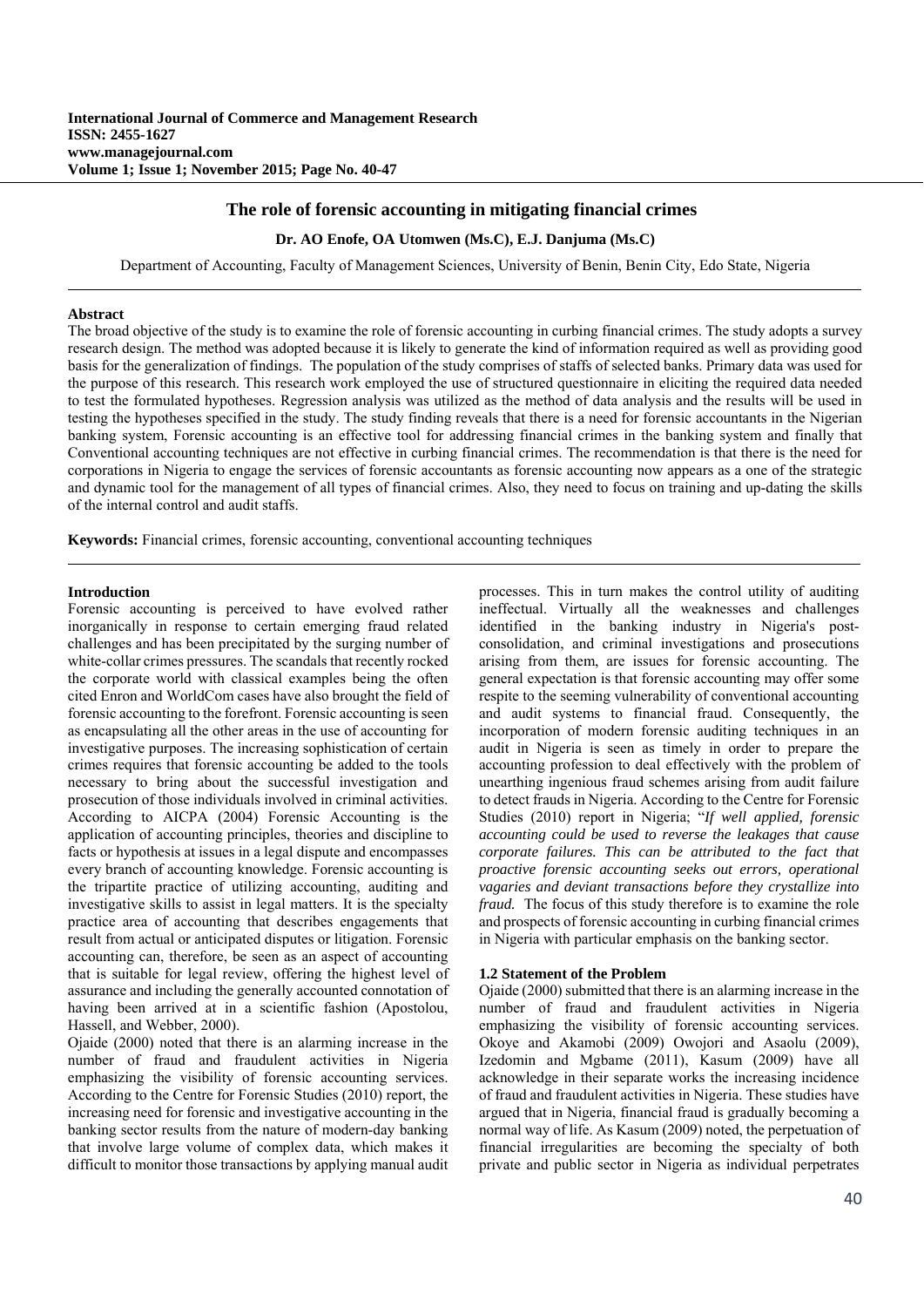fraud and corrupt practice according to the capacity of their office. Effiong (2012) observed that Nigeria is still ranked very low by the transparency international corruption index. The 2010 survey places Nigerian at the 134<sup>th</sup> position out of 178 countries that was sample. Consequently, there is a general expectation that forensic accounting may be able to stem the tide of financial malfeasance witnessed in most sectors of the Nigerian economy. However, it would suffice to note that though the prospect of forensic accounting in has generated considerable research attention in Nigeria (Ewa and Udoayang, 2012; Adegbie and Fakile, 2012; Izedomin and Mgbame 2011) there's not been adequate emphasis on how forensic accounting can help curb financial crimes in the banking sector. This is why a study of this nature is necessary and following questions will be used to explore this problem in further details.

- 1. To what extent are forensic accountants needed in the Nigerian banking sector?
- 2. To what extent is forensic accounting an effective tool in addressing financial crimes?
- 3. What are the differences between the roles of forensic accountants and conventional accountants in curbing financial crimes?

### **1.3 Research Objectives**

The broad objective of the study is to examine the role of forensic accounting in mitigating financial crimes in the banking sector. The objectives of the study are to;

- 1. examine if there is a need for forensic accountants in the Nigerian banking system
- 2. determine if forensic accounting an effective tool for addressing financial crimes
- 3. Ascertain if there are significant differences between the roles of forensic accounting and that conventional accounting in curbing financial crimes.

## **1.4 Research Hypotheses**

1. HO: There is no need for forensic accountants in the Nigerian banking system.

H1: There is a need for forensic accountants in the Nigerian banking system.

2. HO: Forensic accounting is not an effective tool for addressing financial crimes in the banking system.

H1: Forensic accounting is an effective tool for addressing financial crimes in the banking system.

3. HO: There are no significant differences between the roles of forensic accounting and that of conventional accounting in curbing financial crimes.

H1: There are significant differences between the roles of forensic accounting and that of conventional accounting in curbing financial crimes.

## **2. Literature Review**

# **2.1 Evolution of Forensic Accounting**

Forensic accounting has been termed the fastest growing area of accounting today (Wallace, 1991). Despite the recent spotlight, forensic accounting is not new. Its roots have been traced as far back as the early 1800's to Glasgow, Scotland that, notwithstanding forensic accounting as a profession remained relatively unknown until the plethora of high-profile corporate scandals and stricter reporting and internal control regulations which brought to light its importance to the business world (Wallace, 1991). Recent history indicates that Maurice E.

Peloubet is credited with developing the term Forensic Accounting in his 1946 essay "Forensic Accounting" Although the term may not have been used before the 1940s, a strong argument can be made that the first high-profile forensic accountant was Frank J. Wilson, the man who spearheaded the campaign to convict Alphonse "Scarface" Capone of tax evasion in 1931 (Joshi, 2003). By this time, Forensic Accounting had proven its worth during World War II; however formalized procedures were not in place until the 1980's when major academic works were published. During the classical O.J. Simpson trial, forensic accountants evaluated his assets impacting the damages awarded in the civil suit. Forensic Accounting has been pivotal in the corporate scandals of companies such as Enron, Tyco and WorldCom.

Crumbley (2001) noted that the professional history of forensic accounting may be traced back to 1992 when the American College of Forensic Examiners was established with the American Board of Forensic Accounts starting in 1997. The Journal of Forensic Accounting, Auditing, Fraud and Taxation began publication in 2000. In 2002 the Sarbanes-Oxley Act established the Public Companies Accounting Oversight Board (PCAOB) which was charged with developing auditing standards, conducting investigations and ensuring corporate compliance. As a result of the Sarbanes-Oxley Act, there has been continuing emphasis on forensic accounting. Forensic accounting is the new branch in accounting which has the sole aim of unearthing fraudulent activities within and outside an organization so far as the third party's action is in any way reflective on the activities of that organization (Crumbley, 2003). As a discipline, it encompasses financial expertise, fraud knowledge, and a sound knowledge and understanding of business reality and the working of the legal system. Zysman (2004) points out that the development of forensic accounting has been primarily achieved through on-the-job training as well as experience with investigating officers and legal counsel.

#### **2.2 The Concept of Forensic Accounting**

Forensic accounting has witnessed a gradual entrance into mainstream contemporary accounting literature and has been defined both conceptually and operationally by a considerable number of scholars. In the views of Howard and Sheetz (2006) forensic accounting is simply the process of interpreting, summarizing and presenting complex financial issues clearly, succinctly and factually often in a court of law as an expert witness. It is concerned with the use of accounting discipline to help determine issues of facts in business litigation (Razaee, Crumbley and Elmore, 2006). As a result, forensic accounting has been thrown into the forefront of the crusade against financial deception (Rumaswamy, 2005).

Bolgna and Linquist (1995) defined forensic accounting as the application of financial skills and an investigative mentality to unresolved issues, conducted within the context of the rules of evidence. Manning (2002) also defined forensic accounting as the application of financial accounting and investigative skills, to a standard acceptable by the courts, to address issues in dispute in the context of civil and criminal litigation.

According to Damilola and Olofinsola (2007), Forensic accounting is the application of criminalities methods and integration of the accounting investigative activities and law procedures to detect and investigate financial crimes and related economic misdeeds. To them, Forensic accounting is a highly technical and specialized area of practice within the principles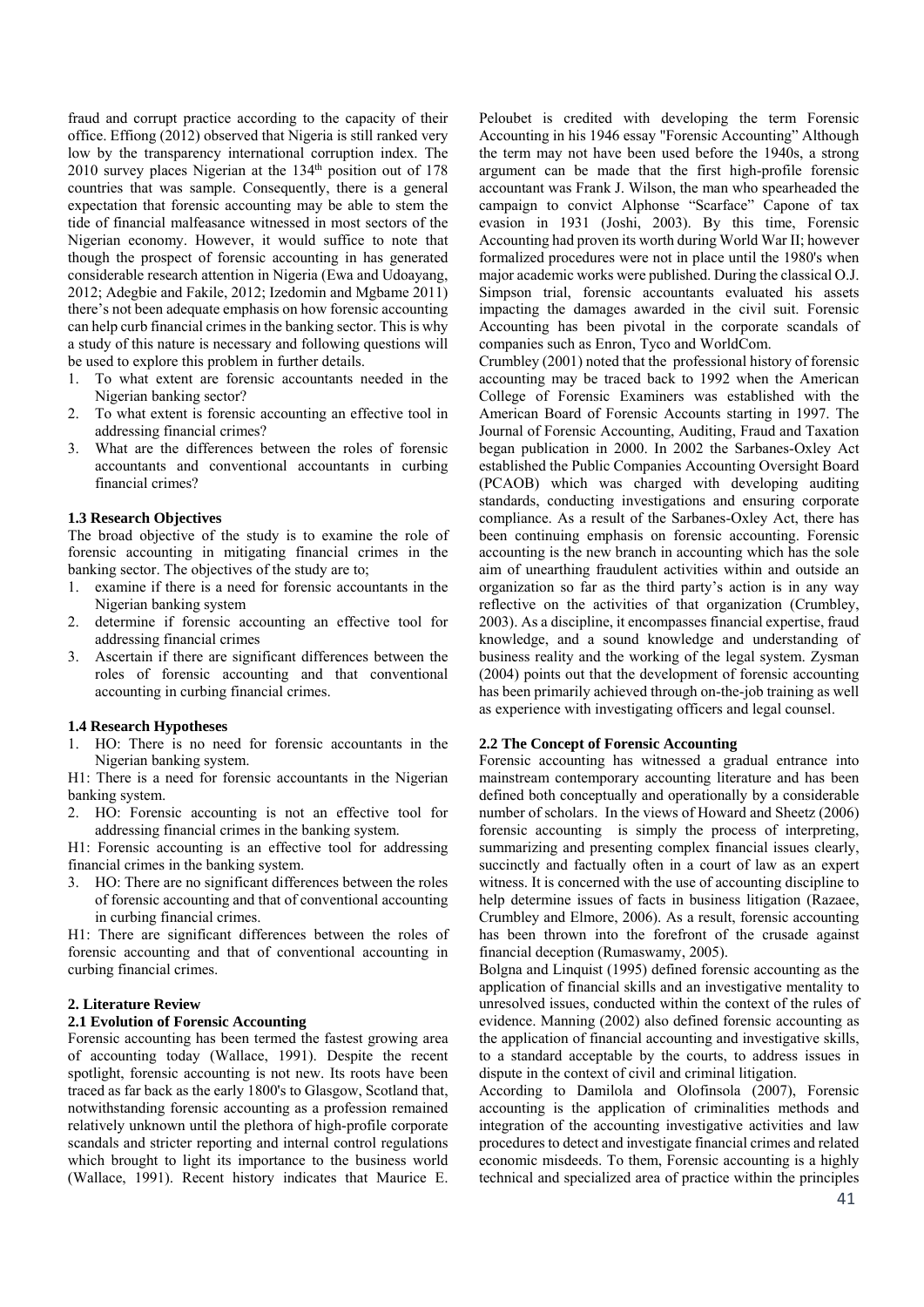and ethics of accounting profession. They further assert that it is not every forensic accounting engagement that ends up in the court of law.

The AICPA (2005) defined forensic accounting as "the application of accounting principles, theories and discipline to facts or hypotheses at issue in a legal dispute and encompasses every branch of accounting knowledge." The AICPA (2005) further classifies forensic accounting into two broad categories: investigative services and litigation services. The AICPA has recognized forensic accounting services to generally involve: The application of specialized knowledge and investigative skills, Collecting, analyzing and evaluating evidential matter, Interpreting and communicating findings in the courtroom, boardroom or other legal/administrative venue.

Crumbley (2006) defined Forensic accounting as the application of specialized knowledge and specific skill to stumble up on the evidence of economic transactions. Zysman (2001) posits that Forensic accounting as the integration of accounting, auditing, and investigative skills. Simply put, forensic accounting is accounting that is suitable for legal review offering the highest level of assurance and including the now generally accepted connotation of having been arrived at in a scientific fashion.

Coenen (2005) stated that forensic accounting involves the application of accounting concepts and techniques to legal problem. It demands reporting, where the accountability of the fraud is established and the report is considered as evidence in the court of law or in the administrative proceeding. It provides an accounting analysis that is suitable to the court, which will form the basis of discussion, debate and ultimately dispute resolution (Zysman, 2001).

According to Accounting Web (2002), forensic accounting is a field of specialization that has to do with provision of information that is meant to be used as evidence especially for legal purposes. It is the practice of rigorous data collection and analysis in the areas of litigation support consulting, expert witnessing, and fraud examination. According to Durkin and Ueltzen (2009), Forensic accounting is sufficiently thorough and complete so that an accountant, in his/her considered independent professional judgment, can deliver a finding as to accounts, inventories, or the presentation thereof that is of such quality that it would be sustainable in some adversarial legal proceeding, or within some judicial or administrative review.

# **2.3 Similarities and Differences between Forensic Accounting, Traditional Accounting and Auditing**

According to Okoye and Akenbor (2009), it has been established that one of the challenges facing the development of forensic accounting in developing economies, is the fact that most companies, educational institutions and individuals myopically believe that forensic accounting is not different from auditing, hence they give very little or no attention to it. This is evidenced from the fact that forensic accounting is considered as a component part of audit courses rather than being a standalone course in tertiary institutions of developing economies. Though these two accounting disciplines are similar, yet a sharp line of demarcation can be drawn in terms of their objectives and requirements.

Grippo and Ibex (2003) Mazni and Mohd (2008); and Carey (2008) revealed that forensic accounting is different from auditing and is as presented in the table below:

| $1.9001$ , $1.011$ , $1.011$ , $1.011$ , $1.0001$ , $1.0001$<br><b>Traditional auditing and accounting</b> | <b>Forensic accounting</b>                                                |  |  |
|------------------------------------------------------------------------------------------------------------|---------------------------------------------------------------------------|--|--|
|                                                                                                            |                                                                           |  |  |
| Traditional Audit and Accouting is Mandatory                                                               | Forensic Accounting is done in response to an event                       |  |  |
| Auditors should possess "professional skepticism".                                                         | Forensic accountants should possess "Investigative mentality"             |  |  |
| Measures compliance with reporting standards                                                               | Deals with Financial investigation                                        |  |  |
| Obtain reasonable assurance that financial statements are free                                             | Findings used as evidence in court or to resolve disputes                 |  |  |
| of material misstatement                                                                                   |                                                                           |  |  |
|                                                                                                            | A forensic accountant may focus more on seemingly immaterial              |  |  |
| An auditor basically focuses on material transactions.                                                     | transactions.                                                             |  |  |
| Audit is mainly concentrated on Financial statements and its                                               | The coverage of forensic accounting is wider than audit dealing with both |  |  |
| related items                                                                                              | financial $\&$ non-financial issues                                       |  |  |

**Source:** Sage Forensic Accounting, Inc (www.sagefa.com)

## **2.4 Financial Fraud**

The concept of financial fraud is itself chaotic; however, scholars vary significantly in their expressions about fraud. Bello (2001) and quoting Russel (1978) remarks that the term crime is generic and is used in various ways. Crime assumes so many different degrees and forms that courts are compelled to context themselves with only few general rules for its discovery and defeat. It is better not to define the term lest men should find ways of committing frauds which might evade such definitions.

Okafor (2004) also reported that financial fraud is a generic term and embraces all the multifarious means which human ingenuity can devise, which are resorted to by one individual to get advantage over another in false representation. No definite and invariable rule can be laid down as a general proposition in defining crime as it includes surprise, trick, cunning and unfair ways by which another is cheated.

The accounting fraud is executed by making falsified financial accounting statements where the numbers are manipulated by

overstating assets, spurious entries related to sales and profit, misappropriation in taxes, or understating liabilities, debts, expenses or losses . The accounting fraud is also defined by accounting professionals as deliberate and improper manipulation of the recording of data in financial statements in order to achieve an operating profit of the company and appear better than it actually is (www.accountingelite.com). Economically, financial fraud is becoming an increasingly serious problem and effective detecting accounting fraud has always been an important but complex task for accounting professionals. The internal auditing of financial matters in the companies has become an increasingly demanding activity and there are much evidence that book cooking 'accounting practices are world-wide applied for doing financial frauds. Williams (2005) incorporates corruptions to his description of financial crimes. Other components of FCs cited in William"s

(2005) description include bribes cronyism, nepotism, political donation, kickbacks, artificial pricing and frauds of all kinds.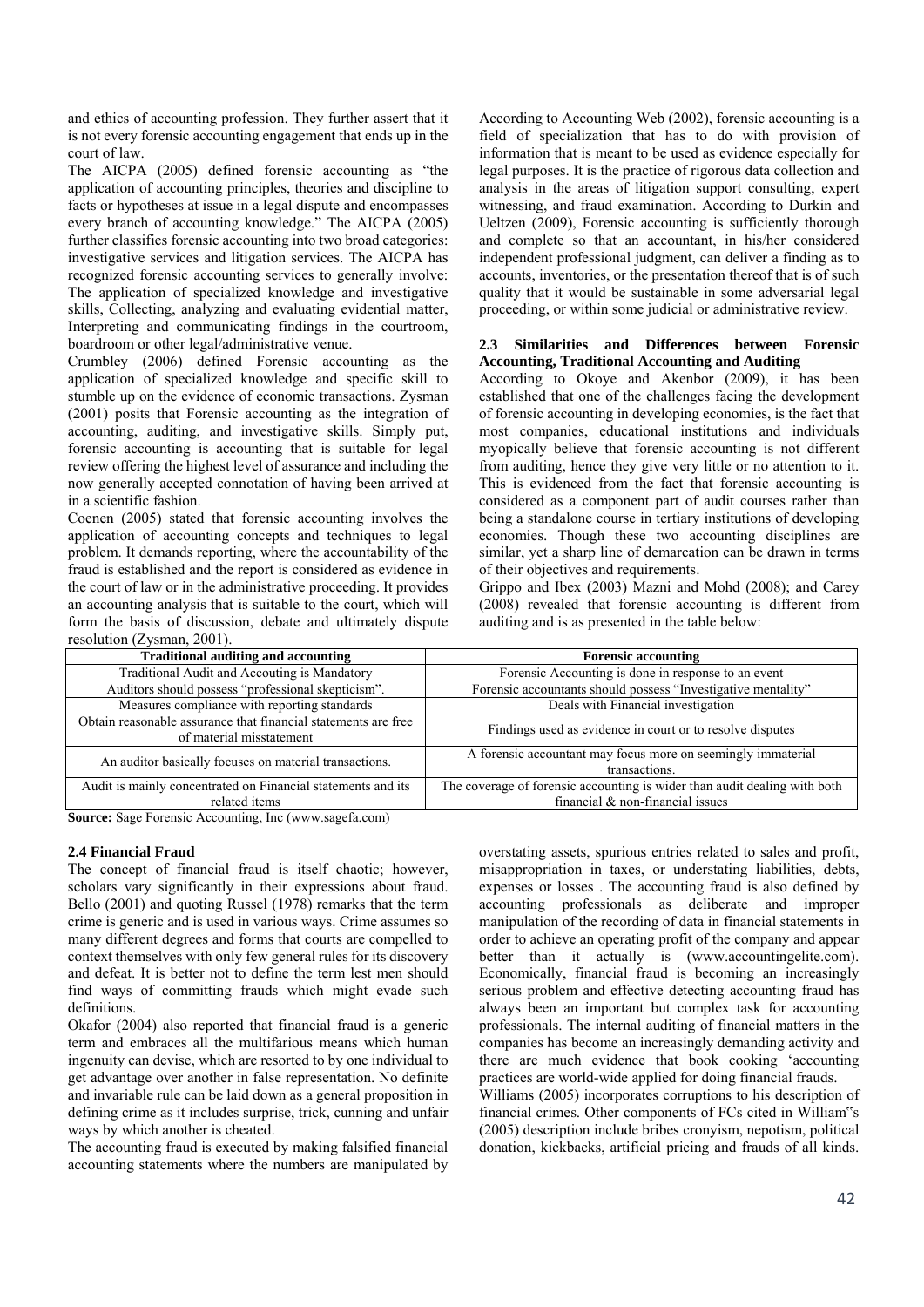The array of components of financial crimes, some of which are highlighted above, is not exhaustive.

# **2.5 Forensic Accounting and Financial Fraud**

The integration of accounting, auditing and investigative skills results in the special field known as forensic accounting (Crumbley, 2008). Forensic accountants have been described as experienced auditors, accountants and investigators of legal and financial documents that are hired to look into possible suspicions of fraudulent activity within a company; or are hired by a company who may just want to prevent fraudulent activities from occurring (McKittrick, 2009). Manning (2005) notes that the services of forensic accounting are utilized in areas such as accounting, antitrust, damages, analysis, valuation, and general consulting. Forensic accountants have also been used in divorces, bankruptcy, insurance claims, personal injury claims, fraudulent claims, construction, royalty audits, and tracking terrorism by investigating financial records. Though, the use of forensic accounting is not yet widespread in Nigeria, the spate of financial irregularities in Nigeria especially in the banking sector has put the focus on the need for forensic accounting techniques to be utilized. Sanusi (2010) made a presentation on the state of some banks operations and provided the sordid details of a number of the banks. Five prominent banks were declared technically insolvent, chronically illiquid, with the revelation that they had largely eroded their shareholders funds and practically breached all the ratios in banking. CBN unfolded the list of debtors comprising companies and their directors who secured loans worth N747 billion from the affected banks. The question still awaiting answers remain that some auditors approved these bank's financials which were presented to shareholders at the annual general meetings, refusing to disclose their debt portfolio.

Quite surprisingly, price water house coopers and Akintola Williams Delliote are the auditors of the five troubled banks. Questions were being raised about their accountant's competence and integrity, apart from doubts on the exact standards of corporate governance. Before the CBN announced its findings on the conditions of the five banks and their activities in the Expanded Discount Window (EDW), their auditors were unable to properly scrutinize and bring to public domain the true state of these reports including their loans portfolio which CBN now put at N2.8 trillion.

According to the Centre for Forensic Studies (2010) report, the increasing need for forensic and investigative accounting in the banking sector results from the nature of modern-day banking involves large volume of complex data, which makes it difficult to monitor those transactions by applying manual audit processes. This in turn makes the control utility of auditing ineffectual. Virtually all the weaknesses and challenges identified in the banking industry in Nigeria's postconsolidation, and criminal investigations and prosecutions arising from them, are issues for forensic accounting.

Though financial fraud in Nigeria has witnessed highly publicized cases especially in the banking system, Enyi (2009) undertook a study to offer suggestions using real case problem on how to apply forensic accounting in investigating variances and suspected fraudulent activities in manufacturing processes and thus suggest that the application of forensic accounting applies to all scenes where fraud is a possibility.

Okoye and Akenbor (2009) commenting on the application of forensic accounting in developing economies like Nigeria,

notes that forensic accounting is faced with so many bottlenecks. Crumbly (2001); Grippo and Ibex (2003) revealed the following challenges confronting the application of forensic accounting. (i) A significant challenge that faces a forensic accountant is the task of gathering information that is admissible in a court of law. (ii) The admissibility, of evidence in compliance with the laws of evidence is crucial to successful prosecutions of criminal and civil claims. (iii) Globalization of the economy and the fact that a fraudster can be based anywhere in the world has led to the problem of inter-jurisdiction. (iv) The law is not always up to date with the latest advancements in technology. Therefore, lawyers and forensic accountants have to rely on outdated acts, laws that are of general nature, or on acts that have not yet proven their effectiveness in prosecuting fraudsters. (v) Forensic investigations often wind up as evidence in legal proceedings, including full-fledged trails. (vi) Forensic accounting is, seen as an expensive service that only big companies can afford it to detect any irregularities or fraud in their companies.

Besides, it will be quite costly if the issues were brought to court and where it involves expert witnessing. Thus, most companies prefer to settle the issue outside the court to avoid the expensive cost and the risk of bad publicity on their corporate image. (vii) Forensic accounting is a new trend particularly in developing economies. Hence, accountants with adequate technical knowhow on forensic issues are hardly available.

# **2.6 Challenges of Forensic Accounting Application.**

With an upsurge in financial accounting fraud in the current economic scenario experienced, financial accounting fraud detection (FAFD) has become an emerging topic of great importance for academic, research and industries. The failure of internal auditing system of the organization in identifying the accounting frauds has led to use of specialized procedures to detect financial accounting fraud, collective known as forensic accounting (Sharma and Panigrahi 2012).

Though financial fraud in Nigeria has witnessed highly publicized cases especially in the banking system, Enyi (2009) undertook a study to offer suggestions using real case problem on how to apply forensic accounting in investigating variances and suspected fraudulent activities in manufacturing processes and thus suggest that the application of forensic accounting applies to all scenes where fraud is a possibility.

Okoye and Akenbor (2009) commenting on the application of forensic accounting in developing economies like Nigeria, noted that forensic accounting is faced with so many bottlenecks. Crumbly (2001), Grippo and Ibex (2003) revealed the following challenges confronting the application of forensic accounting. (i) A significant challenge that faces a forensic accountant is the task of gathering information that is admissible in a court of law. (ii) The admissibility, of evidence in compliance with the laws of evidence is crucial to successful prosecutions of criminal and civil claims. (iii) Globalization of the economy and the fact that a fraudster can be based anywhere in the world has led to the problem of inter-jurisdiction.

Degboro and Olofinsola (2007) noted that an important challenge to the application of forensic accounting in financial fraud control in Nigeria is that the law is not always up to date with the latest advancements in technology. Also, forensic accounting is, seen as an expensive service that only big companies can afford it to detect any irregularities or fraud in their companies. Besides, it will be quite costly if the issues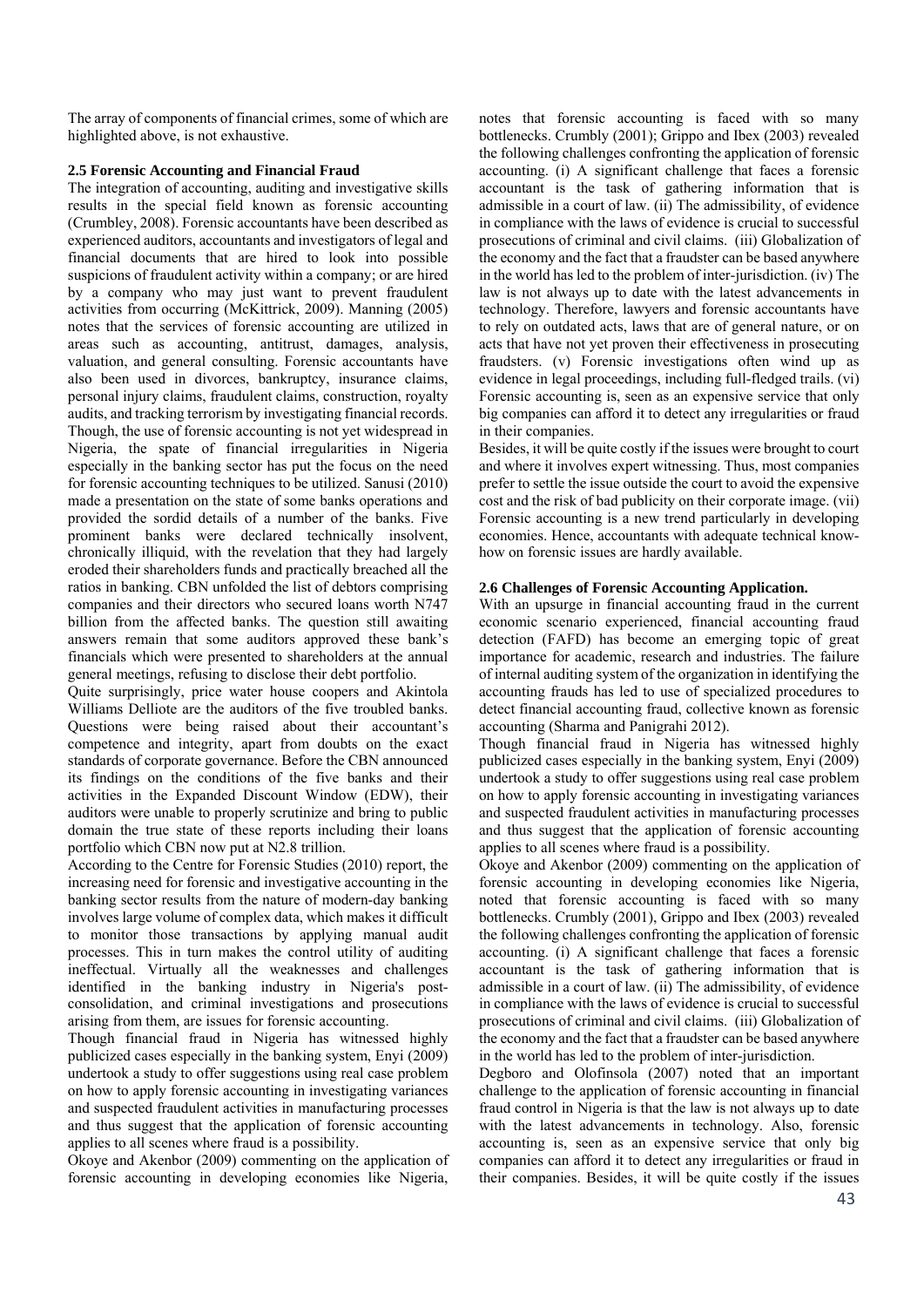were brought to court and where it involves expert witnessing. Thus, most companies prefer to settle the issue outside the court to avoid the expensive cost and the risk of bad publicity on their corporate image. In addition, forensic accounting is a new trend particularly in developing economies. Hence, accountants with adequate technical know-how on forensic issues are hardly available.

### **3. Methodology**

Our research objective is to examine the role of forensic accounting in curbing financial crimes in Nigeria. The research design for the study is the survey research design. It is adopted because the study deals with evaluation of opinions of respondents with regards to the focus of the study. The population of a study is that group about whom we want to be able to draw conclusion (Asika, 1991).The population of the study comprises of staffs of selected banks. We expect that these groups will be able to provide knowledgeable information that will be relevant in achieving the study objectives. The sampling was done using both the purposive and simple random sampling. The former is utilized in selecting the segment of the population useful for the study while the latter is used is selecting the participants from the identified segments. We finally adopt a sample of 50 respondents. Primary data was used for the purpose of this research. This research employs the use of structured questionnaire in eliciting the required data needed to test the formulated hypotheses. The five point Likert scale was utilized in developing the questionnaire. The research

instrument comprised of (1) a brief set of demographic questions, including questions on age and gender. (2) Questions to elicit information on role of forensic accounting in curbing financial crimes. The statistical package for social science (S.P.S.S) 20.0 will be utilized as the method of data analysis. The package has a range of statistical techniques for conducting analysis of data that will be useful for this study.

#### **Model Evaluation**

The objective of the study is to examine the impact of forensic accounting in curbing financial crimes. In this study we adopted Multiple OLS regression techniques to examine how the explanatory Variables {Efficiency of forensic accounting (EFA), presence of forensic accountant (PFA), Conventional accounting skills (CAT) and forensic accounting skills (FAT)} impact on the curbing financial crimes. The OLS multiple regression was adopted because it is the appropriate techniques for examining the relationship between variables especially when the dependent variable is not limited in nature. In this study we also conducted descriptive statistics and correlation matrix.

 Four single equation regression models were specified and a multiple regression model in order to examine the relationship. The models are presented below;

 $FINF = a + \beta_1 EFA + \beta_2 PFA + \beta_3 CAT + \beta_4 FAT + U_t$ 

#### **4. Presentation And Analysis Of Result**

**Table 4.1:** Descriptive Statistics

|                        | Mean  | Median | Maximum | Minimum | Std. Dev | Reliability test |
|------------------------|-------|--------|---------|---------|----------|------------------|
| <b>FINF</b>            | 2.702 |        |         |         | 0.457    | 0.76.            |
| <b>EFA</b>             | 2.821 |        |         |         | 0.577    | 0.82             |
| <b>PFA</b>             | .642  |        |         |         | 0.233    | 0.76             |
| CAT                    | 2.522 |        |         |         | 0.109    | 0.69             |
| FAT                    | .879  | 9.97   | 1.66    | 7.87    | 0.790    | 0.68             |
| $ -$<br>$\sim$<br>$ -$ |       |        |         |         |          |                  |

Source: Eviews 7.0

Where: FINF= Financial Fraud, EFA=Efficiency of forensic accounting, PFA=presence of forensic accountant, CAT=Conventional accounting skills and FAT=forensic accounting skills. Table I presents the result for the descriptive statistics and cronbach reliability test for internal consistency of the research instrument. As observed, the mean for Financial Fraud (FINF) and Effectiveness of forensic accounting (EFA) is 2.70 and 2.821 respectively which is within the agree option (Agree=2) and suggest that most of the respondents agree that financial fraud is present in most banks and that effectiveness of forensic accounting can be instrumental in curbing it. The means for Forensic accounting techniques (FAT) and Presence of forensic accountant (PFA) are 1.879 and 1.642 respectively which is within the agree option (strongly agree=1) and suggest that most of the respondents strongly agree that forensic

accounting techniques and presence of forensic accountant can help to reduce financial fraud in the banking industry. Finally, the mean for Conventional accounting techniques (CAT) is 2.552 which is within the agree option (Agree=2) and suggest that most of the respondents agree that conventional accounting techniques and procedures can also be instrumental in curbing it.The standard deviation of all the variables differ significantly from zero and this is suggestive of the spread in the responses. The maximum and minimum values of 1 and 5 results from the likert scale structure of the research instrument. The reliability statistics for all the variables range from between 0.69 to 0.82 and this range is not significantly different from the 0.7 minimum level recommended by Nunally (1978). Hence we conclude that the questions are able to measure the research variables.

**Table 4.2:** Spearman rank correlation result

|            |                 | <b>FINF</b> | PFA       | <b>CAT</b> | EFA | <b>FAT</b> |
|------------|-----------------|-------------|-----------|------------|-----|------------|
| <b>FFA</b> | Corr. Coef      |             |           |            |     |            |
|            | Sig. (2-tailed) |             |           |            |     |            |
| <b>PFA</b> | Corr. Coef.     | $-0.591*$   |           |            |     |            |
|            | Sig. (2-tailed) | 0.00        |           |            |     |            |
| <b>CAT</b> | Corr Coef       | $-0.549*$   | $-0.656*$ |            |     |            |
|            | Sig. (2-tailed) | 0.00        | 0.00      |            |     |            |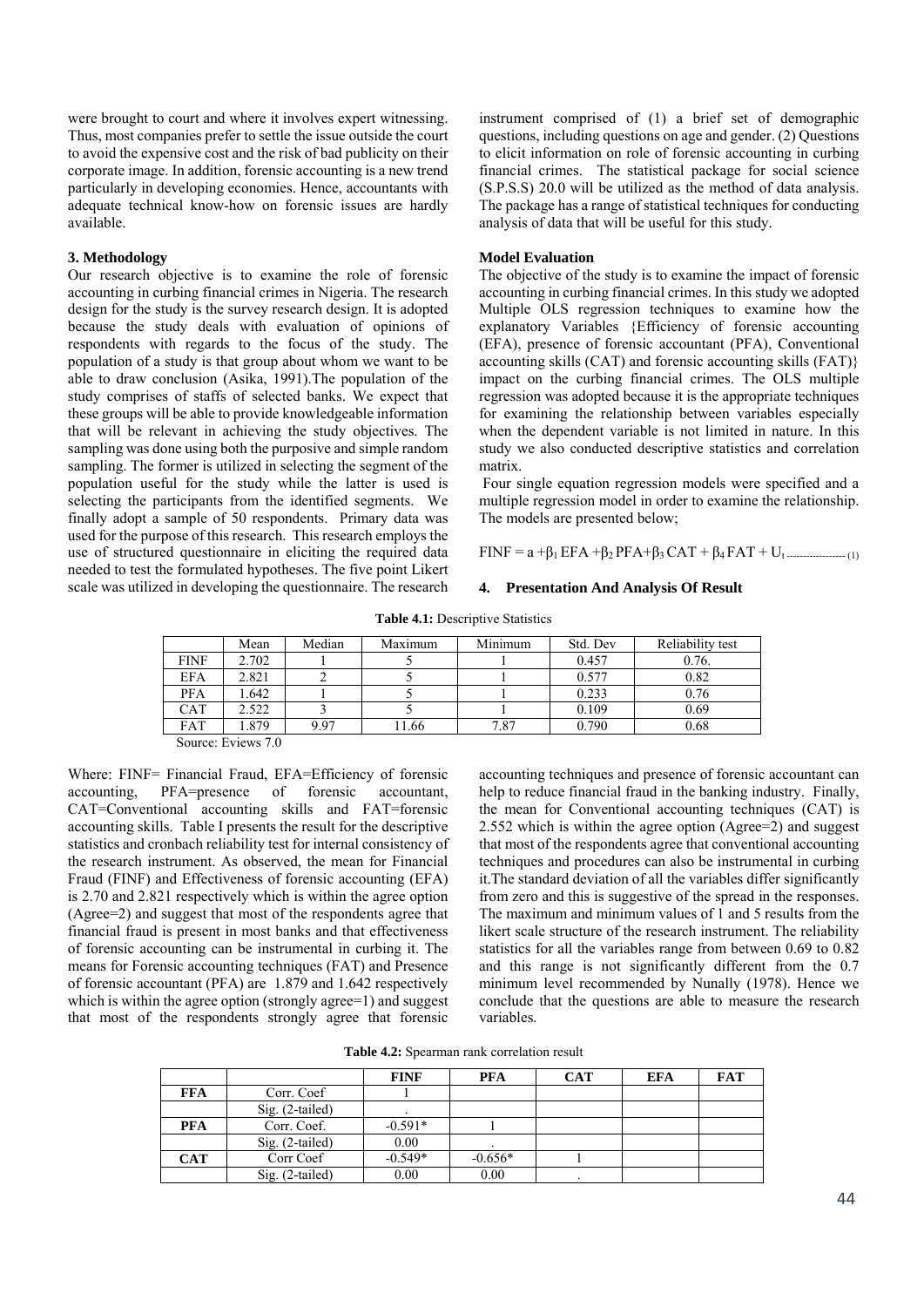| EFA    | Corr. Coef        | $-0.154*$ | $-0.026$  | $-0.011$  |          |  |
|--------|-------------------|-----------|-----------|-----------|----------|--|
|        | $Sig. (2-tailed)$ | 0.026     | 0.799     | 0.91      |          |  |
| FAT    | Corr. Coef        | $-0.269*$ | $-0.376*$ | $-0.149*$ | $-0.144$ |  |
|        | $Sig. (2-tailed)$ | $0.00\,$  | 0.00      | $0.00\,$  | 0.153    |  |
| $\sim$ | 0.000000          |           |           |           |          |  |

Source: SPSS. 20.0

Where: FINF= Financial Fraud, EFA=Efficiency of forensic accounting, PFA=presence of forensic accountant, CAT=Conventional accounting skills and FAT=forensic accounting skills.

The spearman rank correlation result is presented above, however, of particular interest to the study is the correlation between Financial accounting fraud (FINF) and Efficiency of forensic accounting (EFA), presence of forensic accountant (PFA), Conventional accounting skills (CAT) and forensic accounting skills (FAT). The relationship between these variables is the focus our analysis and discussion.

Firstly, the result reveals that a negative correlation is observed to exist between FFA and PFA  $(r=0.591)$  which is also significant at  $5\%$  (p=0.00 < 0.05) and this suggest that the presence of forensic accountant can reduce financial fraud. Secondly, FFA appears to also be negatively correlated with CAT ( $r=0.549$ ) and also significant at  $5\%$  ( $p=0.00<0.05$ ) and this also suggest that conventional accounting techniques and procedures can be linked with reducing financial fraud. Thirdly, FFA appears to be negatively correlated with EFA (r=-0.154) and also significant at  $5\%$  (p=0.026<0.05) and like the analysis of prior variables, it suggest that the effectiveness of forensic accounting can also result in decrease in increase in reducing financial fraud. Finally, FFA appears to be also be negatively correlated with FAT ( $r=-0.269$ ) and also significant at  $5%$  $(p=0.00>0.05)$  and this suggest that increase in forensic accounting techniques in banks can decrease the occurrence of financial fraud. However, correlation analysis does not necessarily suggest causality between variables and hence there is the need to proceed to conduct regression analysis. But first, we examine the regression assumptions test.

**Table 4.3:** Regression Result

| C                         | $-2.19$<br>$-8.641$ | 23.77  | $-2.6104$ | 0.01  |
|---------------------------|---------------------|--------|-----------|-------|
|                           |                     |        |           |       |
| <b>EFA</b>                |                     | 19.498 | 7.771     | 0.032 |
| <b>PFA</b>                | $-2.506$            | 26.946 | 3.932     | 0.041 |
| <b>CAT</b>                | $-0.074$            | 18.210 | 4.453     | 0.592 |
| <b>FAT</b>                | $-0.390$            | 12.920 | 4.900     | 0.011 |
| $R$ Squared               | 0.620               |        |           |       |
| <b>Adjusted R-squared</b> | 0.413               |        |           |       |
| Durbin-Watson stat        | 1.753               |        |           |       |
| <b>F</b> -statistic       | 23.454              |        |           |       |
| <b>Prob(F-statistic)</b>  | 0.00                |        |           |       |

Source: SPSS, 20.0

### **Equation 4.5**

FINF = -2.19 - 8.641 EFA - 2.506 PFA -0.074 CAT - 0.390 FAT + Ut

$$
(0.01) \quad (0.032) \qquad (0.041) \quad (0.592) \qquad (0.011)
$$

 $R^2 = 0.620$ . D.W Stat=1.753<br>F=23.454 Prob (F-Stat) = 0.

$$
F=23.454
$$
 Prob (F-Stat) = 0.00

The regression equation is a multiple regression model and hence it examines the relationship between financial fraud and all the explanatory variables (EFA, PFA, CAT, and FAT) examined together. As observed, the  $R^2$  is 0.620 which shows that the model explains about 62% of the systematic changes in financial fraud while other factors not included and captured by the stochastic error term explains the remaining 38%. The equation shows that Effectiveness of forensic accounting (EFA) is negative (-8.614) and Presence of forensic accountant is negative (-2.506). The result is in tandem with theoretical expectation and indicates that effectiveness of forensic accounting and the presence of forensic accountants can reduce the occurrence of financial crimes. The result is also statistically significant at 5% level as the p-values of both variables (0.031  $& 0.041$ ) are less than 0.05. Also, Conventional accounting techniques (CAT) is negative (-0.074) and forensic accounting techniques (FAT) is also negative (-0.390) and this implies that both conventional and forensic accounting techniques can reduce the occurrence of financial fraud. However, only FAT appears to be significant at  $5\%$  as the p-value (0.011) is less than 0.05 ( $p \le 0.05$ ). The F-stat value of 23.454 is significant at

5% as p<0.05 and confirms statistical significance of the model and that significant linear relationship exists between the dependent and independent variables. The Durbin Watson statistics of 1.753 is close to 2 and hence we reject the presence of first order serial correlations and hence the regression coefficients will not be biased.

#### **5. Discussion of Findings**

The study findings reveal that there is a need for forensic accountants in the Nigerian banking system. This finding is in line with the Centre for Forensic Studies (2010) report that emphasized the increasing need for forensic and investigative accounting in the banking sector resulting from the nature of modern-day banking. The study is also in line with McKittrick, (2009) which notes that forensic accountants are experienced auditors, accountants that can look into possible suspicions of fraudulent activity within a company and prevent fraudulent activities from occurring. Ojaide (2000) also agrees with our findings as he notes that there is an alarming increase in the number of fraud and fraudulent activities in Nigeria emphasizing the need for forensic accounting services. Crumbley, (2006) Zysman (2001), also agree with the study finding as they pointed out that the past two decades have witnessed high-profile financial scandals signalling an increasing demand for forensic accountants and accounting.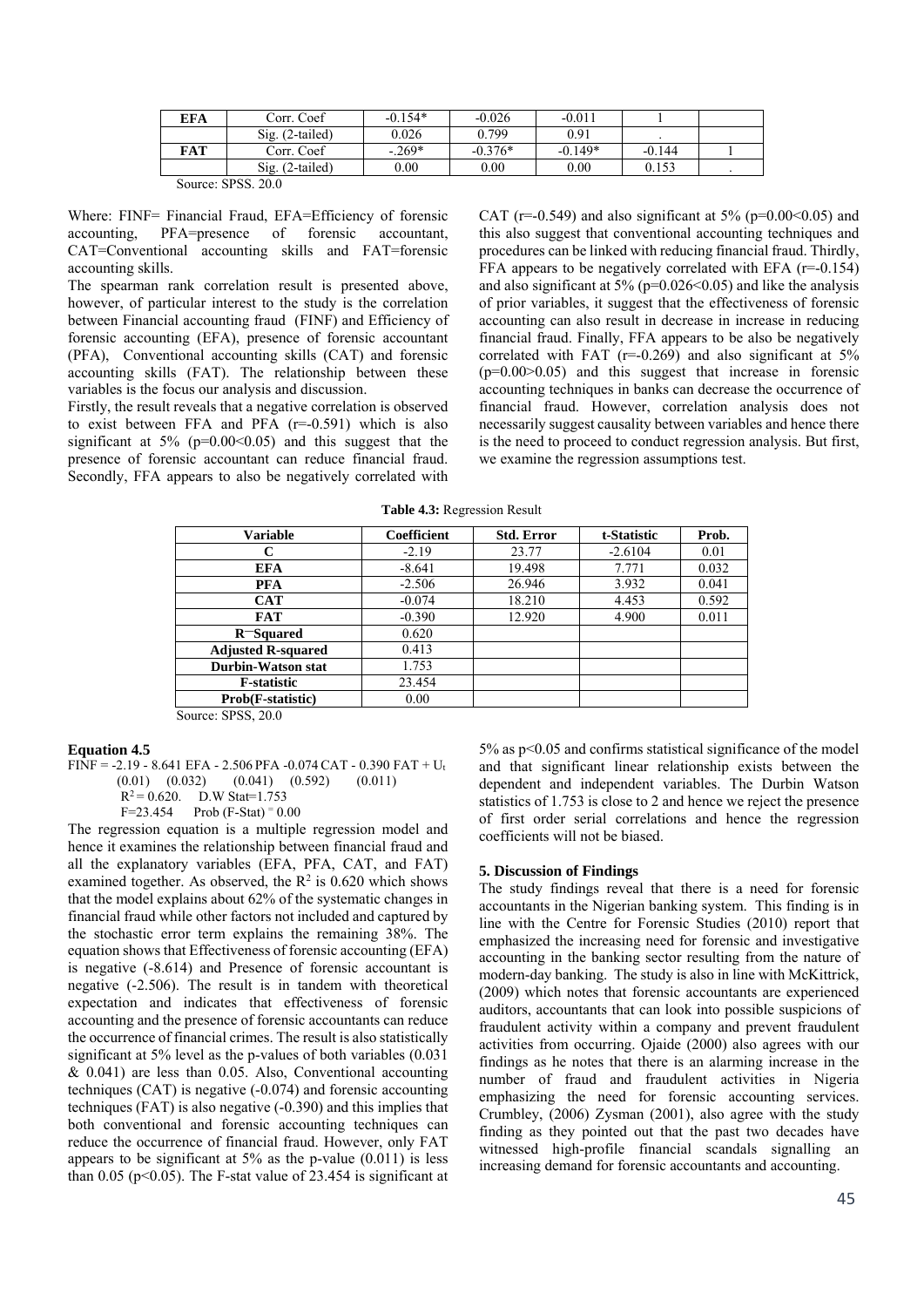The study finding also reveals that Forensic accounting is an effective tool for addressing financial crimes in the banking system. This is in line with Levanti (2009) which notes that forensic accounting can help protect organizations from the long-term damage to reputation caused by the publicity associated with insider crimes. The study finding is also in tandem with the findings of Crumbley (2006) Zysman (2001), Rumaswamy (2005), Bolgna and Linquist (1995). These studies have argued that forensic accounting is a specialized investigative skill that can be effective in curbing financial crimes and also providing evidence tenable in a court of law. In addition, the study finding also reveals that conventional accounting techniques are not effective in curbing financial crimes. The finding agrees with that of Grippo and Ibex (2003) Mazni and Mohd (2008); and Carey (2008) revealed that conventional accounting may not be effective in curbing financial crimes because of the complex nature with which crimes are perpetrated and this is also in line with the views of Baron, (2006) Wells, (2003).

# **6. Conclusion**

 Forensic accounting is seen as encapsulating all the other areas in the use of accounting for investigative purposes. The increasing sophistication of certain crimes requires that forensic accounting be added to the tools necessary to bring about the successful investigation and prosecution of those individuals involved in criminal activities. The increasing need for forensic and investigative accounting in the banking sector results from the nature of modern-day banking involves large volume of complex data, which makes it difficult to monitor those transactions by applying manual audit processes. This in turn makes the control utility of auditing ineffectual. Virtually all the weaknesses and challenges identified in the banking industry in Nigeria's post-consolidation, and criminal investigations and prosecutions arising from them, are issues for forensic accounting. The general expectation is that forensic accounting may offer some respite to the seeming vulnerability of conventional accounting and audit systems to financial fraud. Consequently, the incorporation of modern forensic auditing techniques in an audit in Nigeria is seen as timely in order to prepare the accounting profession to deal effectively with the problem of unearthing ingenious fraud schemes arising from audit failure to detect frauds in Nigeria. The study findings show that; (i) there is a need for forensic accountants in the Nigerian banking system. (ii) Forensic accounting is an effective tool for addressing financial crimes in the banking system and (iii) Conventional accounting techniques are not effective in curbing financial crimes.

## **7. References**

- 1. Accounting Web (2002): Financial scandals turn forensic accounting into a hot job. Available at http://www.accountingweb.com/cgibin/
- 2. Adegbite FF, Fakile AS. Economic and financial crimes in Nigeria: forensic accounting as antidote. British journal of arts and social sciences, 2012; 6(1):37-50.
- 3. AICPA Forensic Procedures and Specialists: Useful Tools and Techniques*.* Special Report by Business Valuation and Forensic and Litigation Services Section of AICPA, 2005.
- 4. Apostolou B, Hassell JM, Webber SA. Forensic Expert Classification of Management Fraud Risk Factors, Journal of Forensic Accounting. 2000; I:181-192.
- 5. Bologna GJ, Lindquist RI. Fraud Auditing a Forensic Accounting*-*New Tools and Techniques; New Jersey; Wiley Publishers, 1995.
- 6. Centre for Forensic Studies Nigerian Institute of Advanced Legal Studies Lagos, Nigeria Roundtable on the Role of Forensic and Investigative Accounting: Challenges For The Banking Industry 19th July, 2010.
- 7. Coenen TL. Forensic Accounting": A new twist on bean counting. Retrieved ON 23<sup>RD</sup> march 2012 from Tracy@sequence-inc.com. 2005.
- 8. Crumbley DL. What is Forensic Accounting. Retrieved ON 24TH March from www.edwardspub.com. 2003.
- 9. Crumbley DL. Forensic Accountants Appearing in the literature. Retrieved on March 23 2012 from www.forensicaccounting.com. 2006.
- 10. Crumbley DL. Forensic Accounting: Older than you think, JFA, 2001; 2(2):181
- 11. Damiola D, Olofinsola J. Forensic Accountants and the Litigation Support Engagement, the Nigerian Accountant, 2007; 39(4):49-52.
- 12. Effiong. Forensic accounting education: an exploration of level of awareness in developing economies- Nigeria as a case study. International journal of business and management. 2012; 7(4):26-34
- 13. Grippo FI, Ibex IW. Introduction to Forensic Accounting, the National Public Accountant; Washington 2003*.*
- 14. Howard S, Sheetz M. Forensic Accounting and Fraud Investigation for non-Experts*,* New Jersey, John Wiley and Sons Inc 2006.
- 15. Izedomin FI, Mgbame CO. curbing financial frauds in Nigeria, a case for forensic accounting. African journal of humanities and society. 2011; 1(12):52-56.
- 16. Kasum AS. The Relevance of Forensic Accounting to Financial Crimes in Private and Public Sectors of Third World Economies: A Study from Nigeria. Proceedings of the 1st International Conference on Governance Fraud Ethics and Social Responsibility, 2009, 11-13. Available at SSRN: http://ssrn.com/abstract=1384242
- 17. Manning. Financial investigation and forensic accounting. USA: CRC Press 2002.
- 18. Mohd SI, Mazni A. An overview of Forensic Accounting in Malaysia*;* Kuala Lumpur; University of Malaya Press Inc, 2008.
- 19. Ojaide F. Fraud's detection and prevention: the case of pension accounts ICAN NEWS January/March. P8, 2000.
- 20. Ojaide F. Frauds detection and prevention: the case of pension accounts *ICAN NEWS* January/March. P8, 2000.
- 21. Okoye E, Akenbor O. Forensic Accounting in Developing Economies: Problems and Prospects. The university advanced research journal. 2009; (1):1-2
- 22. Okoye EI Akamobi NL. The Role of Forensic Accounting in Fraud Investigation and Litigation Support. The Nigerian Academic Forum, 2009, 17, 1.
- 23. Owojori AA, Asaolu TO. The Role of Forensic Accounting in Solving the Vexed Problem of Corporate World. European Journal of Scientific Research. 2009; 29(2):183- 187.
- 24. Rezaee Z, Crumbley DL, Elmore RC. Forensic Accounting Education: A Survey of Academicians and Practitioners. Advances in Accounting Education*,* Forthcoming, 2006. Available at SSRN: http://ssrn.com/abstract=518263